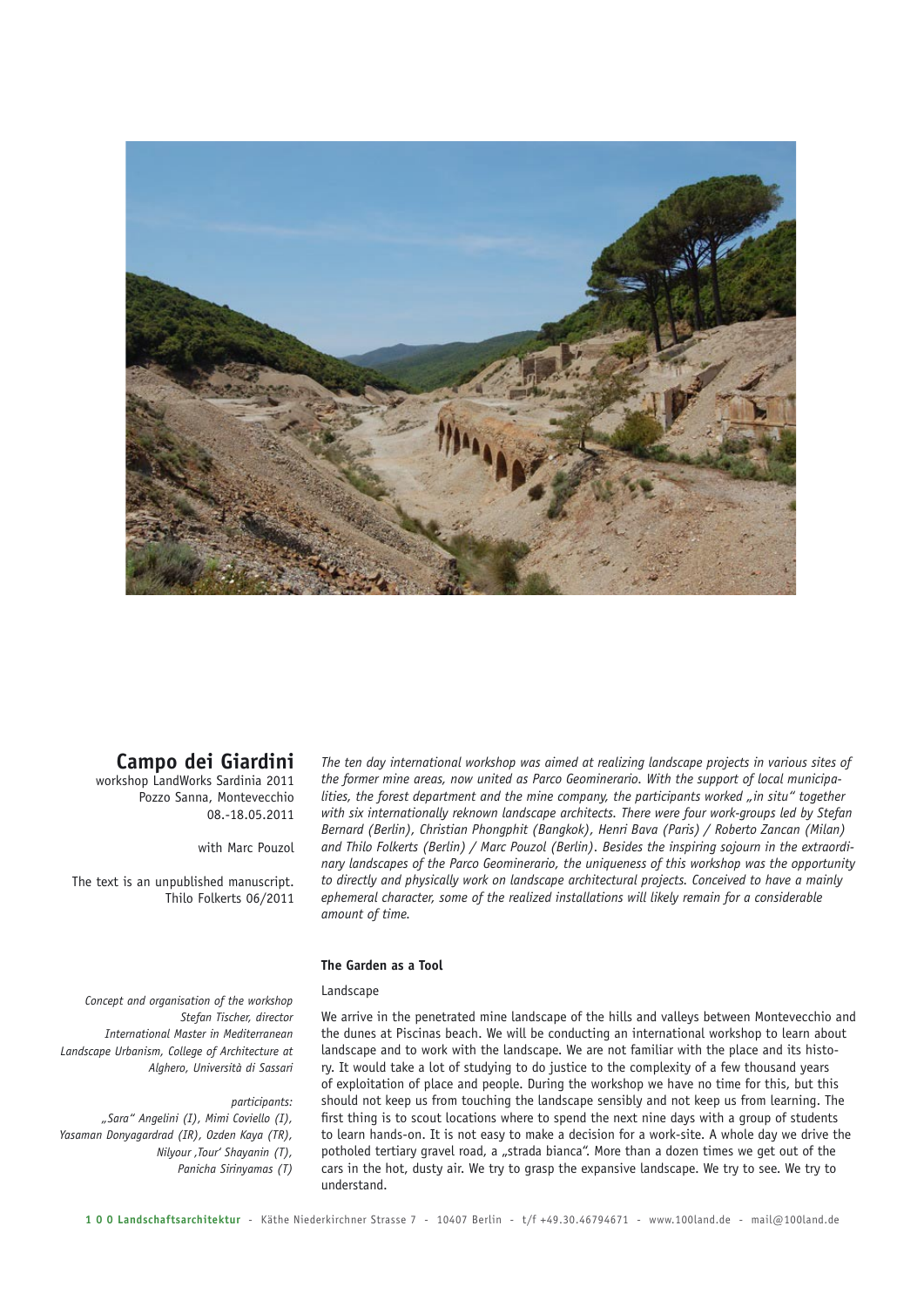

The area between Montevecchio and Piscinas is part of former mining areas all over Sardinia, which, under the name of Parco Geominerario, have gained recognition by the UNESCO as World Cultural Heritage. However, after the mines were exhausted and the buildings and facilities closed forever, some 20 years ago, most residents and workers have left this landscape. There is much abandonment, a vage future, but also slight hope. The industrial relics are a difficult crop to bait tourism, but a few hardy motorcycle tourists and devoted BMX cyclists seem to appreciate the rough and raw terrain. There are many layers of culture, nature, time. We encounter mountains that are studded with (now blocked) tunnel openings, open scars in the mountain ridges, derelict and stripped buildings and a variety of industrial structures of fantastic, unknown shapes. In the valleys the dumps of excavation material and the residues of the separation of ore from inert material are covering former buildings, roads and rail tracks. This overlay is a strange narrator. It bears impressive witness to the slow, but steady, industrious, and gigantic—even monstrous—movement of the mining venture through the landscape. Between the now vacated, idle buildings the upturned minerals have started a life of their own. Reddish oxidated surfaces, salt crusts and highly acidic seepage are shocking, yet amazingly beautiful features of natural life in the open wounds of the landscape.

For our study and work we have chosen the site of Pozzo Sanna. Open mine streaks overhead on the crest of the mountain range, a wide scope of former, now dilapidated processing facilities and the raw, dusty dump heaps in the valley cover a surface of many hectares. This is framed by an unending carpet of macchia vegetation on the surrounding hillsides. We are deep down in the valley, deep in the rugged mark that is only slowly scarring over. At Sanna a former guardhouse was made into a refuge, where (few) educational or leisure tours are supposed to start or end. Prof. Efisio Cadoni takes care of the place. He has the keys and he looks after two dogs that he brings food to every second day. This looking after the place is a first step in a cultivation of the new landscape. The refuge becomes our Palazzo and serves as our base. A table outside is blessed by the shadow of a young pear tree and a durmast oak. From here we can oversee the lower part of the valley. Here we share our meals, here we convene, and discuss. At the end of the workshop days we will feel as if we're leaving a home.

# *Approach*

*[08.05.2011 Easyjet flight Berlin - Cagliari] As I am looking out of the window of the airplane, seeing the wonderful patchwork of the fields and forests beneath, I wonder about our agency in landscape. It is slight. We cannot build or form landscape in itself. Within landscape, the garden is what we might call a format, a plot that, with a certain degree of immediacy, we are able to shape and give a story to. It is the garden where we our ideas, findings, and intentions find personal form and expression. It is here where we admit to direct action and responsibility. As landscape architects we can and must however conceive measures and strategies that catalyse, direct, generate landscape. We take up a venture for much that is beyond our immediate reach. Inasmuch as the garden is a media where concepts are expressed, we might claim that the garden is a tool that can be used in a larger context. Three things are important to note if I talk about the garden in such a way. (1) The garden—still—escapes easy control. This counts as much for its conception, and its making, as for the later development and effect it takes. (2) The garden that I talk about is not essentially about form, even though it is here that form finds its place, and its form and forms can certainly be described and grasped. The garden entails shaping the raw material of place and nature that willingly or unwillingly becomes the stuff in our hands. At least for a little while. The garden is thus initially about the relationship between the gardener and nature. The garden is a concept of (undefined) form and a forming tool in our hands. (3) The garden that I talk about is open. It is not bound by walls. Also in this way it is not restricted to form. And even though we may and should struggle over and over to define the garden's form and our efforts in giving it shape: There is no general form that makes a garden a garden. The frequent attempt to define and delimit even the garden of today along the ethymological root of the enclosure or fence (paradeisos, grad, etc.) renders it dead: the hortus conclusus is closed off to the world. It is concluded, solved, benignly encased. In the best of all cases this enclosure is the proverbial golden cage. I believe the garden may better be kept outside of confines. For me the garden is a search; far from being concluded. It has a long history and it reaches out far in time. It also reaches far beyond its limits (geographical, intellectual, disciplinary). The garden is our tool at hand to start acting in and with nature.*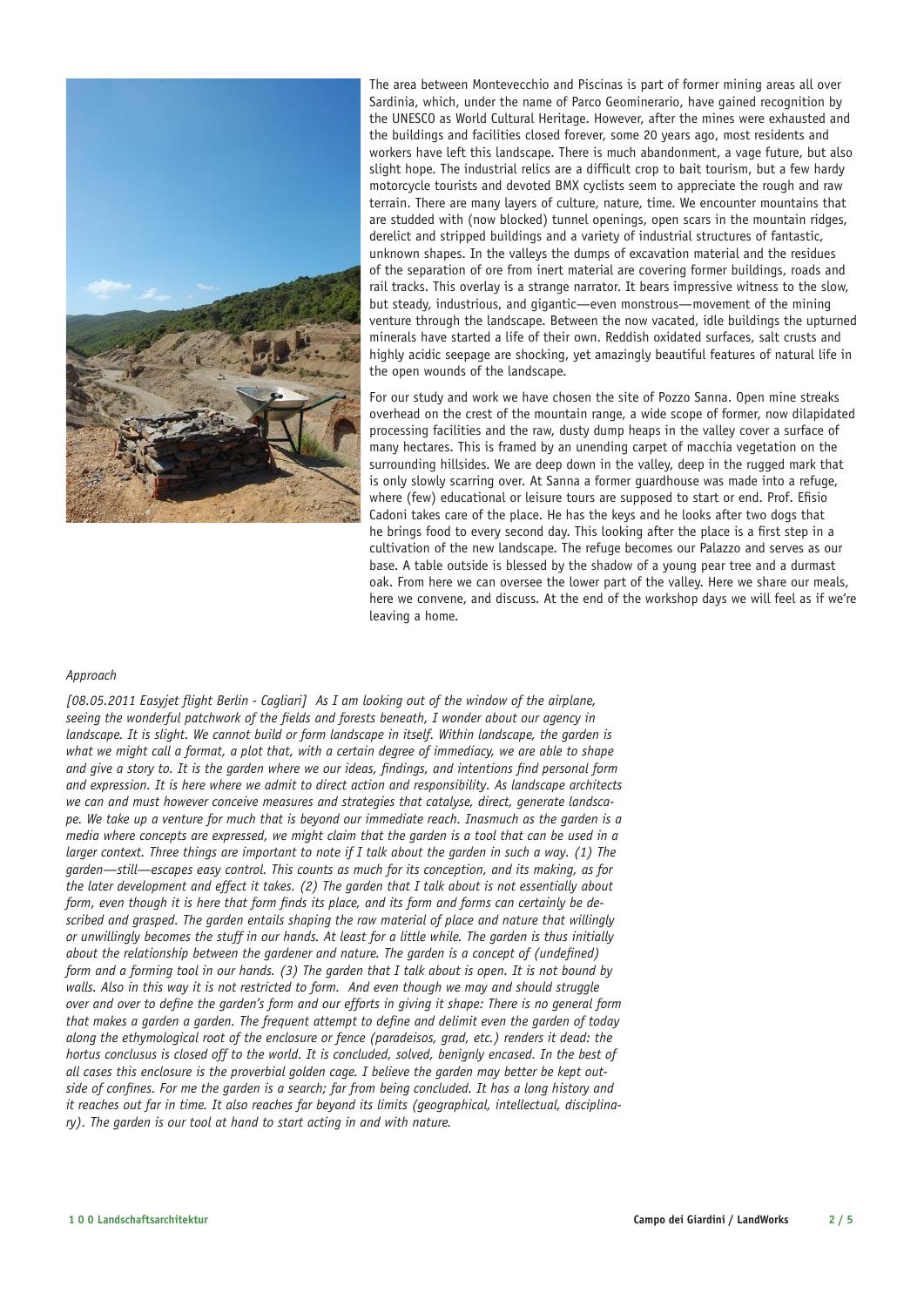

# Field of Gardens

Marc Pouzol and I conceived a careful and concise approximation to act in landscape during this workshop. We are aware of our limitations of understanding the place and of planning, designing, and acting. We believe that we have to start with small measures. The garden is to act as a conceptual tool in this inquiry. Each participant is to find her or his place of acting, and conceive and build a garden. Together they will form a field of gardens. Our original score for the workshop was:

(0) Exploration: Together we will assess the potentialities of the landscape. (1) Garden: Each garden measures exactly 1,0 m2 in ground plane. Proportions, shape, height, depth and number of parts are facultative. Outside of the 1,0m2 the placement of the garden may require more extensive interventions (f.e. slopes, fixtures, holding structures, topography... ). The materiality is facultative. (2) Field: The gardens should be a concerted effort. In order to generate the coherence and strength between the single gardens to make a field, we ask to apply also the following rules: The distance between the single gardens is open, but a clear spatial relationship (at best visual) has to be established to at least one more garden. (3) Duration: The life-time of the gardens should be considered: How much and what can be seen of the efforts next year, and the year after. What remains? Conceive and predict the development. Does anything need to be done to the garden in time? By whom?

### Names

Our site is vast. Even at the end of the workshop we have not visited all corners of it. In exploring the site we try to communicate our findings among each other and try to establish relationships between places and elements. We look for possible sites for interventions. We give names. The Arch, the Three Seas, the Tubosauros, the Labyrinth, the Fig-Tree, the Five Pines. Our little house becomes the s.

# Touching the Ground

Finally our group consists of six students from Italy, Iran, Turkey, Thailand and two teachers from Germany and France. The disciplinary background is mainly in landscape architecture, but there is also a media and communications student, an interior architect, a trained and practising singer, and there are knowledge streaks of architecture, dance and much more. Our inquiry is to look at the possibilities of revalorization of the specific qualities of the place. We study the place directly. We forego the lecture of maps, texts, sections, tables and chronologies. We take the place as it is with our eyes and senses. We try to gain an immediate understanding.



Are the tools our garden? The first morning, forest workers bring loads of tools, a wide and wild range of them. Hammers and chisels, gloves and safety glasses, helmets, picks, shovels, rakes and wheelbarrows, rope and buckets. But in fact, we have no plan yet. A helmet? What to use these tools for? As a first measure we decide to make an installation with the tools themselves. Measure their presence against the presence of the site, gauge the strengths of colours, distances, arrangements in relation to the space. Under the direction of the media and communication students from Bangkok we make a stop-motion film of the tools wiggling their way all the way from our Palazzo to the small stream that is hidden in a canyon washed out from the mining residue sediments. We scout the place further, searching for places to start our interventions. We search for relationships of the spots, visibilities, accessibilities. The materials as much as the ideas are forged from the places. Ideas are developed from initial sensibilities, small project plans from the ideas, and small garden interventions from matching these with the findings and hindrances during realization. Not all garden-pieces are realized on the spot where the original idea was , found'. Some spots prove to be better in showing the idea, some spots are easier to manage, some spots promise a better visibility. The realization is a testing of oneself against the site. Physical power (notwithstanding the frequent helping hand of others), climatic restrictions (the relentlessly burning sun) the materials at hand and new discoveries on the sites become part of building the garden.

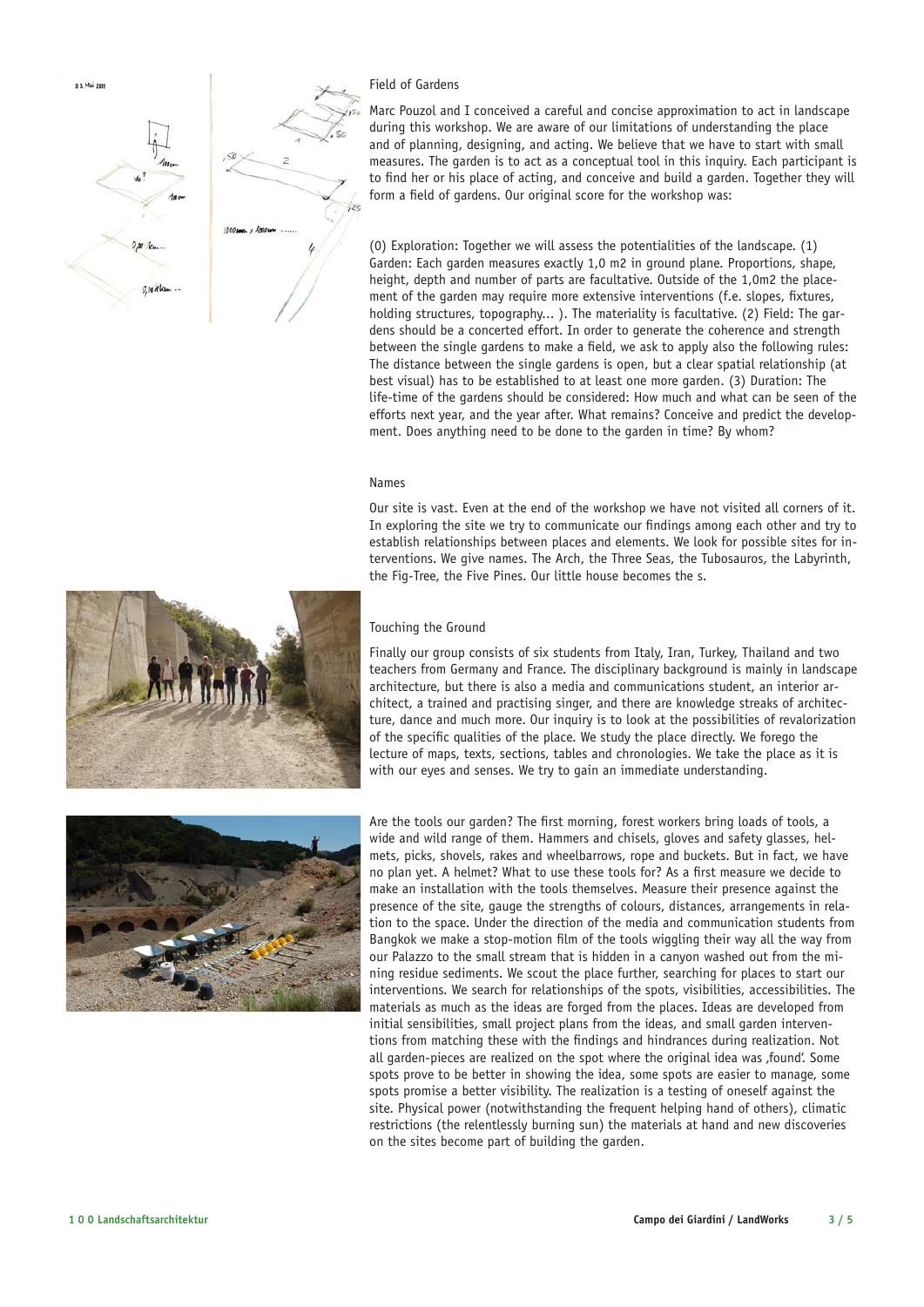

Archeological Garden (Sara Angelini [I])



Labyrinth Gardens (Ozden Kara [TR])



The Window (Panicha Sirinyamas [T])

# Gardens

The Archeological Garden is a rather amorphous staging of part of the mal stream as an excavations site. While meticulously laying open and cleaning a number of infrastructures such as rail tracks, walls, foundations, a small path is the main build structure in this garden. The path enables and implies the possibilities of touring the remainders of the industrial past, which is now slowly reaching a higher complexity of landscape. The small mise-en-scene is in fact suggestive of the narrative potential of the whole dysfunctional, post-mining landscape. (Sara Angelini [I])

Taking the ruined, complex wall structure of a former building as a formal inspiration and as the spatial reference, the Labyrinth Gardens, are a field of micro gardens. These are made of collected and rearranged materials of the immediate surrounding. The micro gardens are an almost sketchy study of the minimum of textural modification of the ground that is necessary to become visible or sensible as a unit of its own. They are, however, as much an inventory and material reinterpretation of the arid site into a site that has been given sensible attention and care. (Özden Kara [TR]) The Window is a study on visual and spatial relationship. The original concept chosen for the intervention is to create an outlook, a window, onto a picturesque group of five pine trees from the other side of the valley. The intervention is turned into direct action in these trees, where the storyline issues of rhythm, melody, and accentuation are mounted as a swaying weave of white rope between the rigid, upright, black pine trunks. The Window becomes a textile notation, an abstract curtain in a landscape where only few of the abandoned houses have even window panes anymore. (Panicha Sirinyamas [T]) In trying to find perspectives of and on the site, and to reassure oneself of the visibility of one's efforts, assuming a photographic view is paramount. To permanently have a photographer on the team and to exchange views and vistas with him becomes an important point of proof for the gardeners. (Nilyour Shahanin [T]) On the level of our Palazzo a centrally positioned heap of mineral refuse forms a promontory into the valley. Initially used by the whole group for the best orientating view inside the valley (and possible placement of the gardens), the place is soon named the Control Tower. After unsuccessful attempts to give a more regular, geometric shape to the heap as a whole, the rectangular layering of black slate rocks in a one by one meter square follows an enhancing approach. The ensuing black block successfully marks the top of the heap and fixes the promontory's spatial position as a new point of departure. (Yasaman Donyagardrad [IR]) As we tread all day on the loose material of the dump heaps, the once lighter, once deeper cling clang of falling stones and gravel triggers the idea for the project Drama of the Fall. An almost natural amphitheatre space, albeit the ranks around the round, stage' are formed by thirty meter high dump heaps. The relatively fresh poured dumps leak down the hillsides in different colours, visualizing the site's forming processes. During the presentation to the whole workshop group a sound piece is staged in this space. Triggered by the sharp bang of some explosives (dynamite being so much part of the history of mining at Sanna) and the pull of ropes, a stack of stones piled up on a wooden pallet is sent down the hillside like an avalanche, creating a long haul of different stone fractions hopping or trickling down the sides until there is stillness. (Mimi Coviello [I])



Control Tower (Yasaman Donyagardrad [IR])



La Caduta (Mimi Coviello [I])